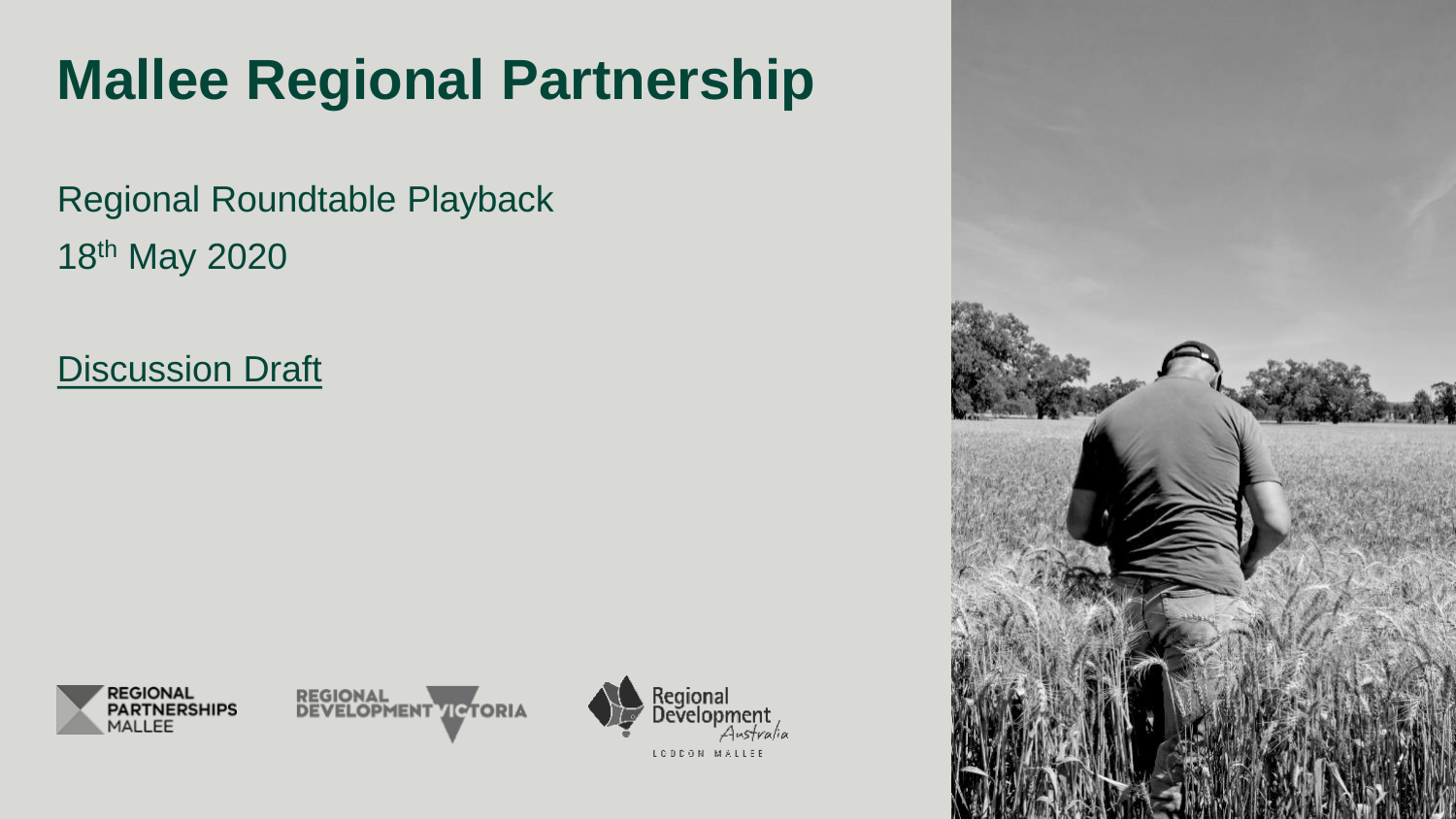# **About the roundtable**

The COVID-19 Pandemic has created unprecedented challenges for our communities, governments, industries and business.

On 18 May 2020, Mallee community and industry leaders, government and MPs came together for a roundtable discussion on the impacts of the COVID-19 pandemic on Mallee's rural and regional communities, and opportunities for a strong post pandemic recovery.

This document reflects a summary of the roundtable discussion including opportunities for short, medium and long term action. It is not an exhaustive account or analysis, but serves as a record of the roundtable conversation and will inform further discussions by local Mallee leaders, government executives and regional partnership representatives.

# **The Mallee region at a glance**



| QUESTIONS WE CONSIGERED |                                                                                | <b>Regional Population</b>                                        | <b>Gross Regional Product</b>                 |
|-------------------------|--------------------------------------------------------------------------------|-------------------------------------------------------------------|-----------------------------------------------|
|                         | 1. Where have we felt the impacts of the pandemic most strongly                | 93,088                                                            | \$4.61 billion                                |
|                         | 2. What immediate action is needed?                                            | As at June 2019                                                   | For 2019                                      |
|                         | 3. What does 2025 look like for Mallee if we have undertaken a smart recovery? | <b>Annual Tourism</b><br>Expenditure<br>\$551 million<br>For 2019 |                                               |
|                         | 4. What recovery actions will help us get there?                               |                                                                   | <b>Tourism Operators</b><br>884<br>As at 2018 |

**Questions we considered**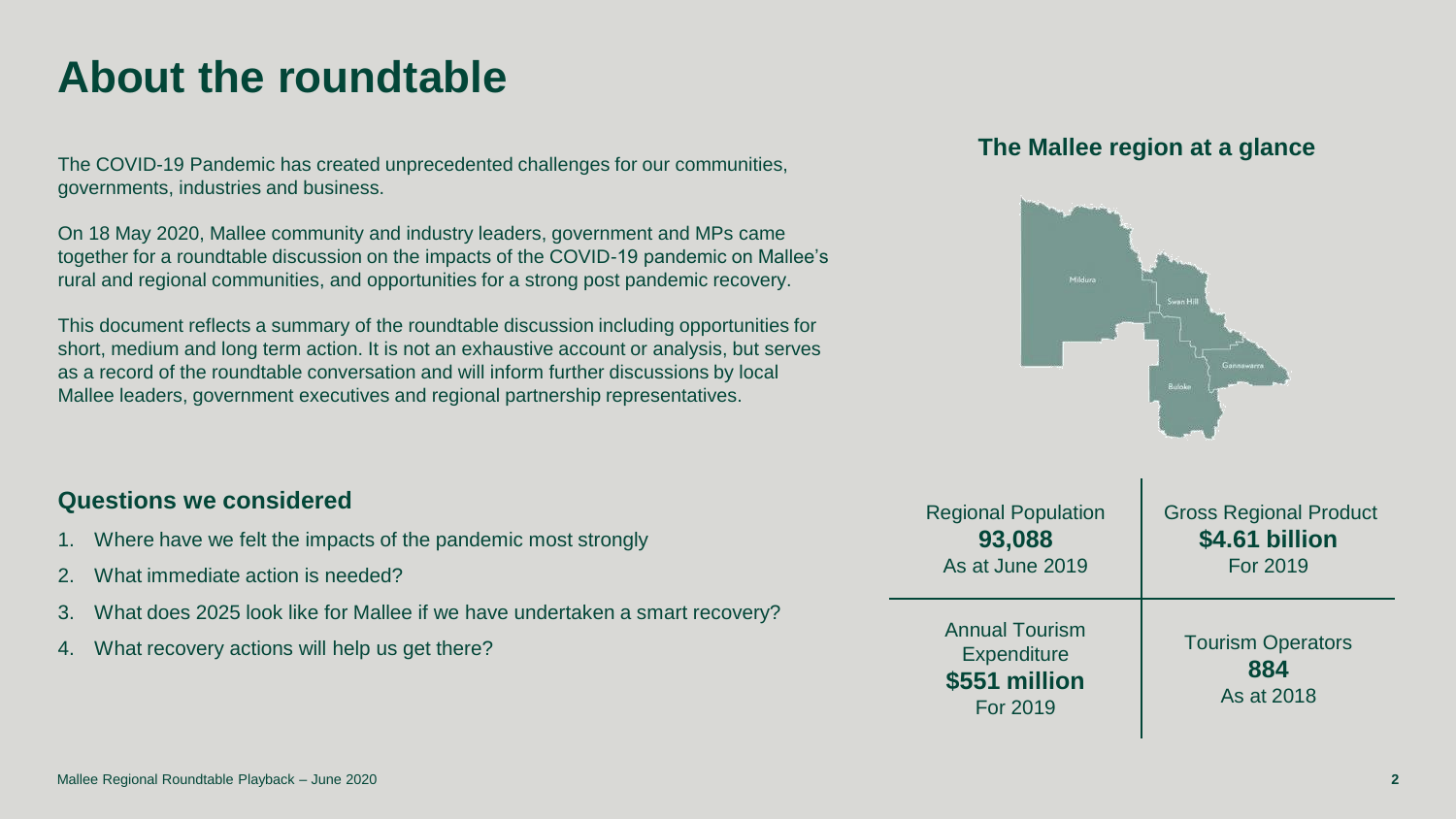# **1. Where have we felt the impacts of the pandemic most strongly?**

#### **Tourism**

Tourism employs 15-20 per cent of Mallee's working population. The restrictions along with the absence of the 'grey nomads' and general domestic tourism travelling through the Mallee has had a significant impact on both the tourism and hospitality industries.

#### **Health and wellbeing**

There has been an increase in mental health impacts and the full extent of this will not be realised for some time. Groups particularly vulnerable include Aboriginal Elders who are not attending regular appointments, older community members who are socially isolated, those experiencing family violence, youth and people in the agricultural sector who were already impacted by drought.

Sporting and social clubs have been severely impacted. Some activities will not resume for a long time and this will continue to have a social and mental health impact. They have also lost vital opportunities to fundraise.

#### **Financial hardship**

A lack of economic and social activity is creating financial (including mortgage) stress and an increased demand for food relief across the region. Backpackers and itinerant workers are struggling to find work and suitable accommodation. Local governments have also been impacted financially and anticipate community expectation of rates relief in response to COVID-19.

#### **Industry and business**

The pandemic has had a large impact on small business, most noticeably retail, hospitality, accommodation, caravan parks (employers of women and young people). Many are not expected to survive as they were marginal prior to COVID-19, and the loss of a business can have a huge impact on small communities.

There is a need to address water policy (availability and pricing) that is impacting the agricultural sector. There is concern that current water policy discussions do not adequately reflect the diversity of views in the agricultural sector.

Trade is emerging as a big issue driven by a deteriorating relationship with China. This is particularly impacting barley growers.

Regional airports have been significantly impacted by COVID-19 with most flights cancelled. It is expected that business travel levels might never recover. It is very important that the three carriers continue to utilise Mildura airport to ensure competitive pricing. There has been minimal support available for regional airports.

#### **Skills and education**

Universities are under financial strain. There is concern for the future of the Mildura campus of La Trobe University, and SunniTAFE is living off capital reserves and will need to be recapitalised. Training is required to ensure young people (and others) acquire the skills required for the available jobs.

#### **Innovation**

There have been a number of innovations as a result of COVID-19 that have benefited Mallee communities such as new arrangements for the family law court and telehealth reducing the need to travel and improving responsiveness. New online businesses and campaigns such as 'buy from the bush' have also been successful.

#### **Digital connectivity**

Remote learning has exacerbated disadvantage with many experiencing issues accessing hardware, internet connectivity, and parental support resulting in a greater education gap for already vulnerable learners.

The reliance on digital connectivity showed up the deficiencies of current levels of connectivity across the Mallee. Many households found that they could not sustain working from home or home schooling with the current connection.

*'Youth unemployment in the Mallee from my experience will be over 20 per cent by the end of the year and could be even higher'* – Regional Partnership

*"The impact across the economy is going to be patchy - certain sectors will be significantly impacted others not so - so important to direct the effort."* – Mildura Rural City Mallee Regional Roundtable Playback – June 2020 **3**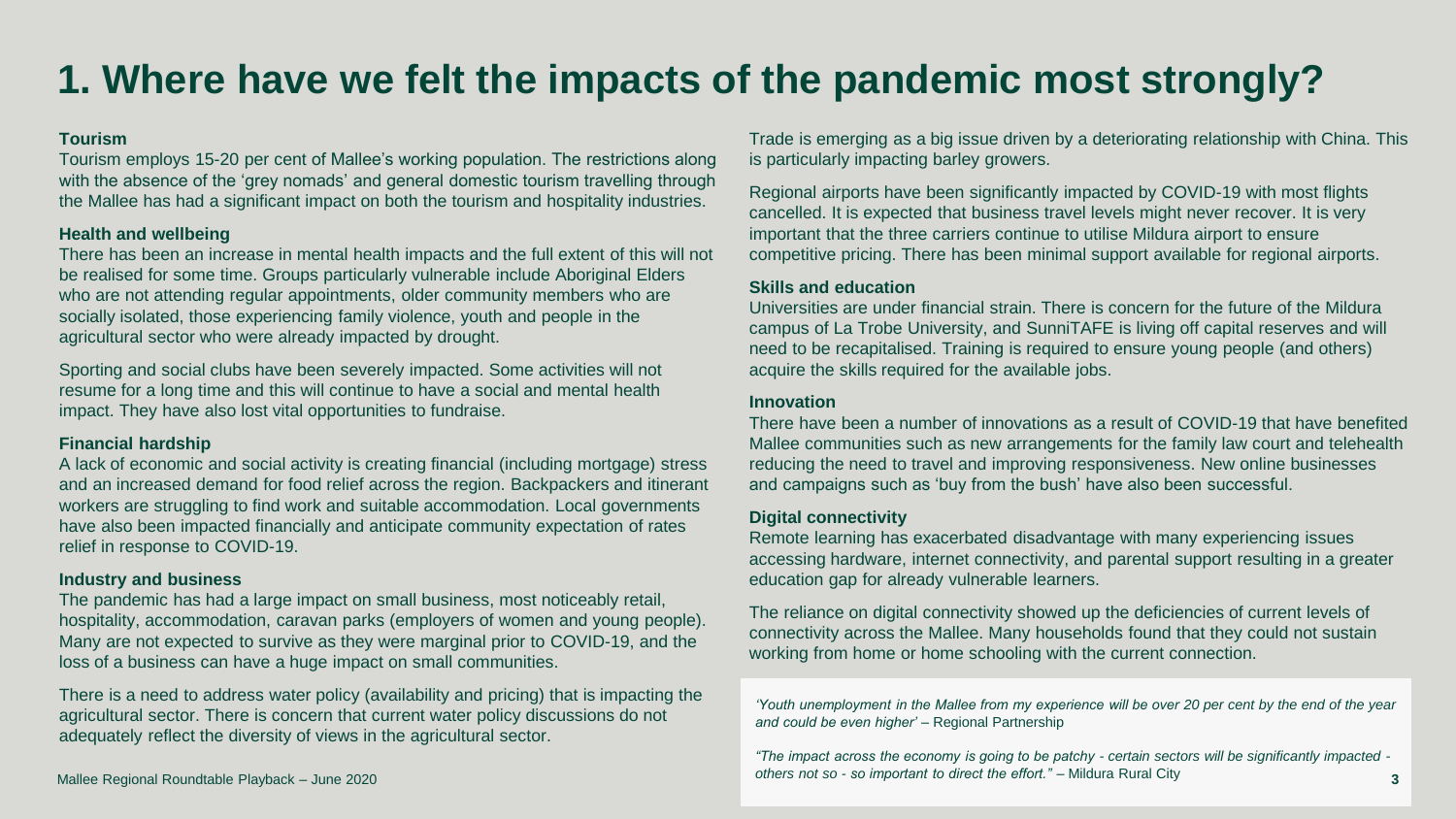# **2. What immediate action is needed?**

### **Tourism**

- Provide support to stimulate regional arts and events
- Continue development of Mallee tourism assets such as the silo art, Lake Tyrrell and the Murray River
- Fastrack the Regional Tourism Review and related funding
- Establish a regional tourism campaign focused on domestic tourism.

### **Financial hardship**

- Support the recommendations in the Mallee Regional Partnership's Deep Dive into 'Addressing Entrenched Disadvantage', especially those actions relating to support for local place-based collective impact initiatives and improved social housing.
- Ensure adequate financial support for low income families
- Invest in social housing stock to provide support for low income families and stimulate the economy
- Establish solar initiatives for lower socio-economic areas
- Provide financial support for local government recovery plans.

### **Health and wellbeing**

• Invest in early intervention mental health services, programs and initiatives including the provision of support for arts and creative industries, community sport, charities and other community organisations.

### **Industry and business**

- Ensure that supports are made available for the agriculture sector, including smaller businesses
- Undertake a review of water policy, ensuring that it is informed by the

diversity of views and needs in the region

- Councils may need to look at changing planning zones from commercial zoning areas to mixed use to encourage occupation of vacant commercial properties.
- Build on the current momentum of consumer support for buy local.

### **Digital connectivity**

• Rapid investment in infrastructure to improve digital connectivity across the Mallee.

#### **Innovation**

- Retain and build on the new arrangements for the family law courts and telehealth that reduce the need for travel to Melbourne for regional Victorians
- Harness what we have learned about staying connected when living remote/rural (e.g. accessing training, development skills learning).

### **Skills and education**

- Provide active upskilling support for digital business
- Update the Mallee Regional Skills Demand Profile and the Robinvale Jobs Ecosystem
- Maintain funding required to support RTO training in rural areas (previously provided through RSTF and WTIF funds)

*"Expand funding support for Neighbourhood Houses that provide community support, education, local communication. Strong contributors of local social connection and can commence immediately"*  – Gannawarra Shire Council

*"Telehealth rules changed so that now people can access GP visits without travel - great benefit for rural areas"* – RDA

*"Often those who need/would benefit from reduced heating and cooling costs are those who can least afford to access the opportunity" –* DELWP **4**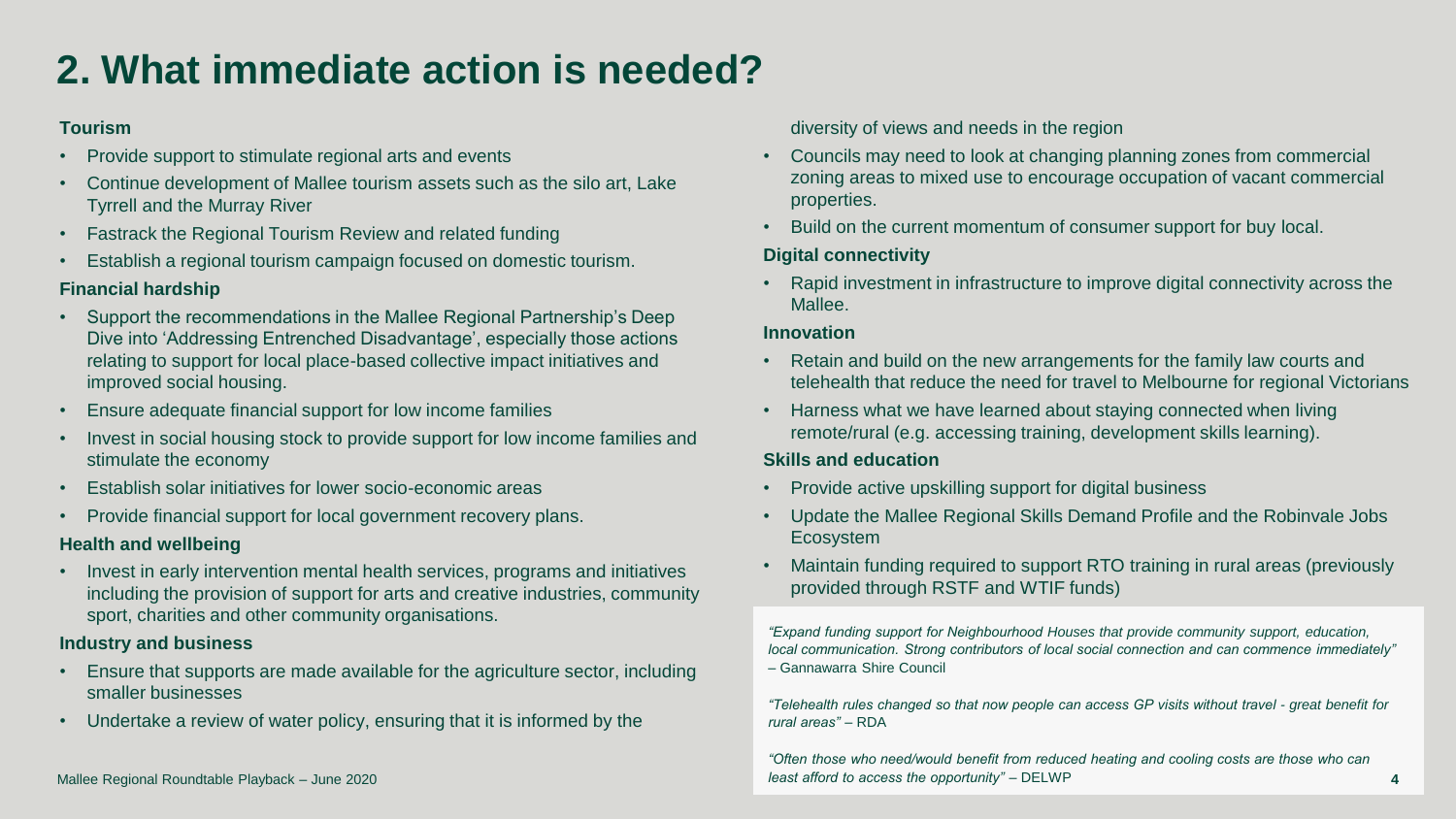# **3. What does 2025 look like for Mallee if we have undertaken a smart recovery?**

Regional Victoria will have enabled best practice connectivity to enable digital and transport connections to Melbourne, all regional cities, Australia and the rest of the world.

There is increased connectivity between Mallee towns by both road and rail.

Mallee is a great place to live locally and work remotely anywhere.

There is a strong domestic regional tourism market enjoying Mallee's many and diverse and linked offerings from water tourism to art silos.

Mallee has an established waste management/recycling centre that services large parts of the state, provides jobs and exports usable product.

Mallee's education providers offer flexible learning options including different modes of delivery to cater to a range of needs and circumstances.

Regional health services are equipped and financed to respond to future health needs of the community.

The Mallee region has greater self sustainability with people buying local and travelling local.

Mallee industries and businesses are able to attract the workforce with the skills they need to support their growth.

Mallee residents can access the training they need locally to upskill or reskill and access local job opportunities.

Mallee will have improved residential housing stock including social and affordable housing, and worker accommodation in the areas where it is needed.

A number of new infrastructure projects will have been delivered across the region improving liveability, boosting employment, attracting investment and visitors.

*"'We are open for business and wanting to move forward - Mallee is a great place to live, work and play"* – RDA

"*This is a great disrupter and our real estate agents are fielding more enquiries than ever. Many businesses will realise their staff can work from anywhere. Requires strong connectivity, coworking hubs/spaces"* – Buloke Shire

*"Infrastructure Investment by State and Federal needs to be delivered at different levels not just large scale investment and construction jobs that have no impact on our region's ability to recover."* – RDA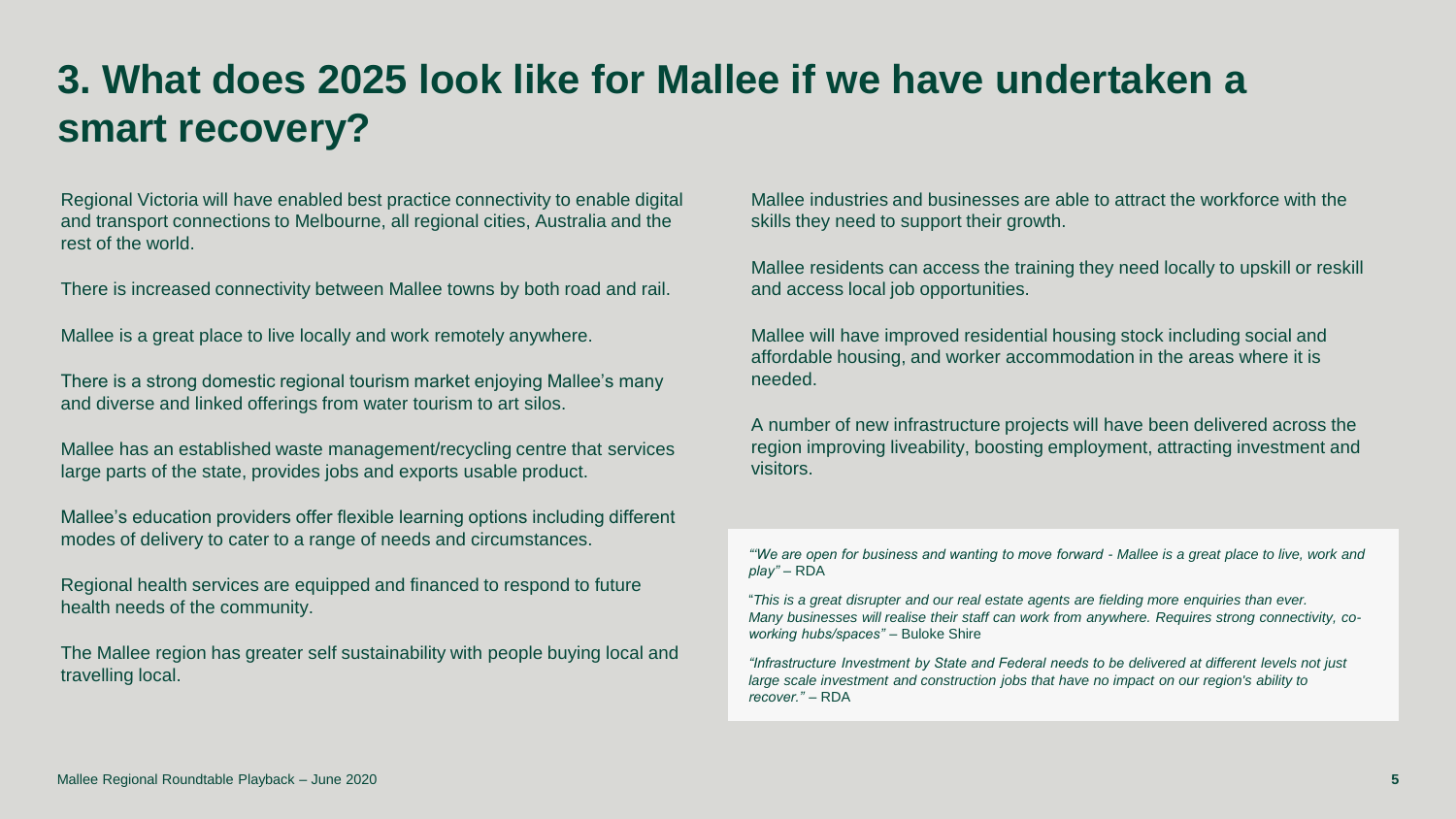# **4. What recovery actions will help us get there?**

#### **Tourism**

- Invest in waterfront and ecofriendly tourism initiatives (e.g. the Murray River Adventure Trail)
- Invest in corridor infrastructure to link Mallee towns
- Established a coordinated regional tourism campaign that links up packages and offerings across the regions (e.g. establish car based touring routes at a statewide level)
- Enhance the quality of Mallee's tourism accommodation and services.

#### **Digital connectivit**y

- Prioritise investment in NBN and phone coverage across the region ensuring equity of access
- Establish a coordinated policy and approach to support decentralisation/ regionalisation
- Promote Mallee as a great place to live locally with the connectivity to work remotely anywhere.

#### **Health and wellbeing**

- Secure funding for regional health services to respond to emerging and future health issues in our region
- Provide long-term funding for place based community development programs.

#### **Industry and business**

- Invest in both large and small-scale infrastructure construction to stimulate the economy (Murray Basin Freight Rail, Swan Hill Bridge replacement, civil projects, upgrades to key freight routes)
- Support growth opportunities in the agricultural and horticultural sectors by ensuring the infrastructure and services exist to attract required skills and workers (appropriate housing, transport, training and healthcare services)
- Attract investment towards growth sectors including horticulture, agriculture and food and beverage production.
- Ensure ongoing support for the Mallee Research Innovation Centre
- Upgrade the Kerranglink transmission line to unlock the \$6 billion of identified solar investment from Moira to Mildura
- Stimulate housing construction (including social housing) to maintain and grow jobs in regional centres
- Establish a waste management and recycling facility for Mallee
- Invest in the sustainable energy production supplying locally and exporting regionally
- Progress Mildura Future Ready projects

#### **Skills and education**

- Progress the recommendations within the 2020 Mallee Skills Demand Profile
- Maximise training facilities such at the Charlton Trade School, Kerang Tech High, provide new trade facilities at Robinvale and provide funding that supports the provision of training in thin markets.

#### **Government funding structures**

- Ensure funding for regional structures to support regional recovery and links with state and federal agencies (e.g. RDV)
- Provide regions with improved flexibility and independence to direct government financial support in line with community recovery needs.

*"Once in a lifetime opportunity to stabilise domestic tourism. It won't happen individually, it needs to be coordinated across regions" -* RDA

*"There are permanent plantings of about 2 billion dollars in a 90 km radius both sides of the river and no real localised training" –* Regional Partnership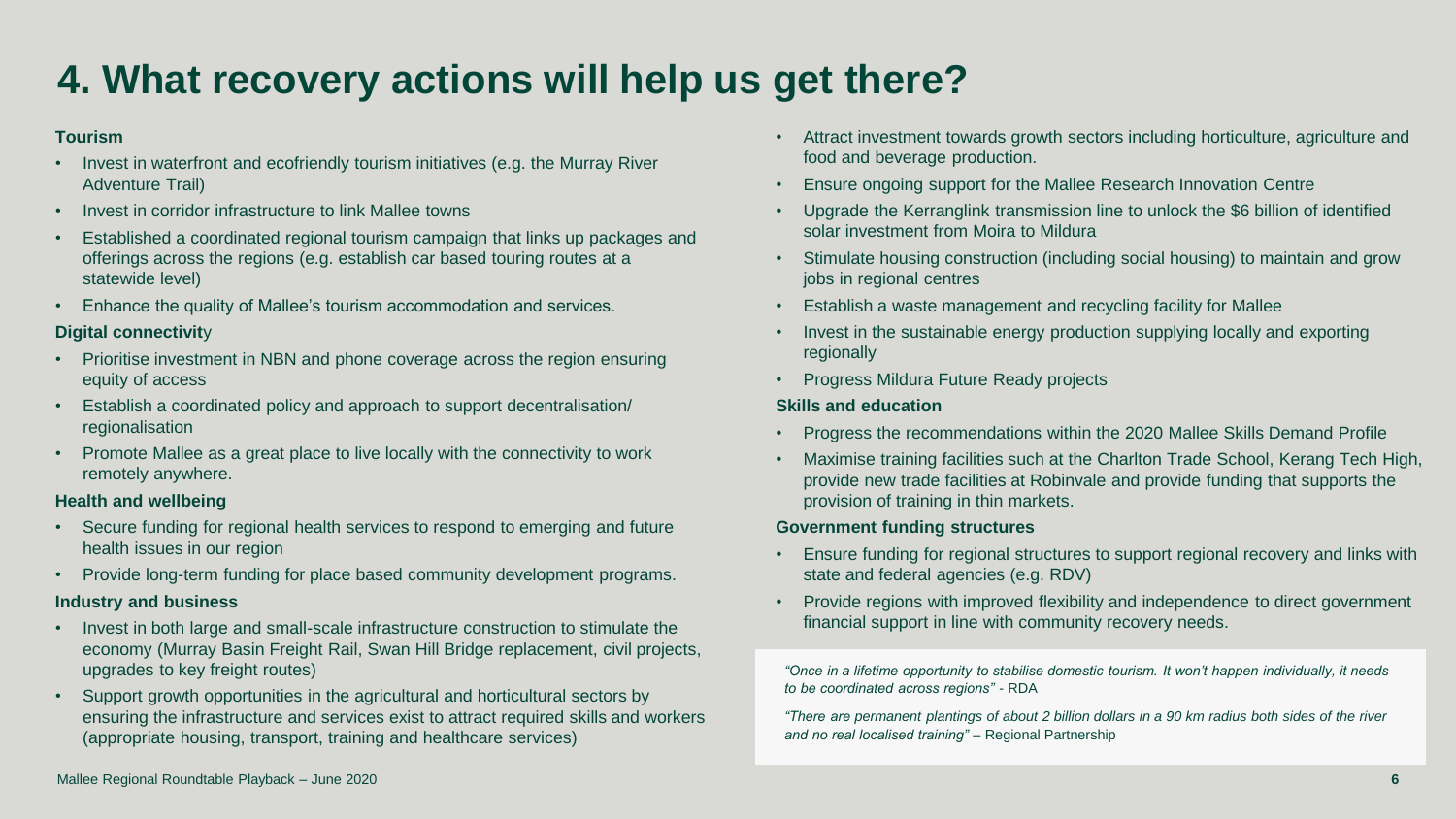# **Thank you**

### **Our contributors and attendees**

Winifred Scott, Chair Regional Partnership Simone Heald, Deputy Chair Regional **Partnership** Dr Antonio Alessi, Regional Partnership Robert Jardine, Regional Partnership Kay Martin, Regional Partnership Glenn Stewart, Regional Partnership

Katherine Whetton, Department of Education and Training

Mark Costello, Department of Environment Land Water and Planning

Linda Beilharz OAM, Chair Regional Development Australia Leonie Burrows, Deputy Chair Regional Development Australia Dianne Bowles, Regional Development Australia Rob Jardine, Regional Development Australia

Anthony Judd, CEO Buloke Shire Council Tom O'Reilly, CEO Gannawarra Shire Council John McLinden, CEO Swan Hill Rural City Sarah Philpott, CEO Mildura Rural City

Luke Wilson, Cross Border Commissioner

Danielle Green MP Parliamentary Secretary for Regional Victoria Mark Gepp, MLC for Northern Victoria

Beth Jones, Deputy Secretary, RRV Maxine Loynd, Head of Regional and Rural Policy and Strategy, RRV

Our Regional Roundtable was facilitated by: Ben Schramm, Managing Partner Cube Group